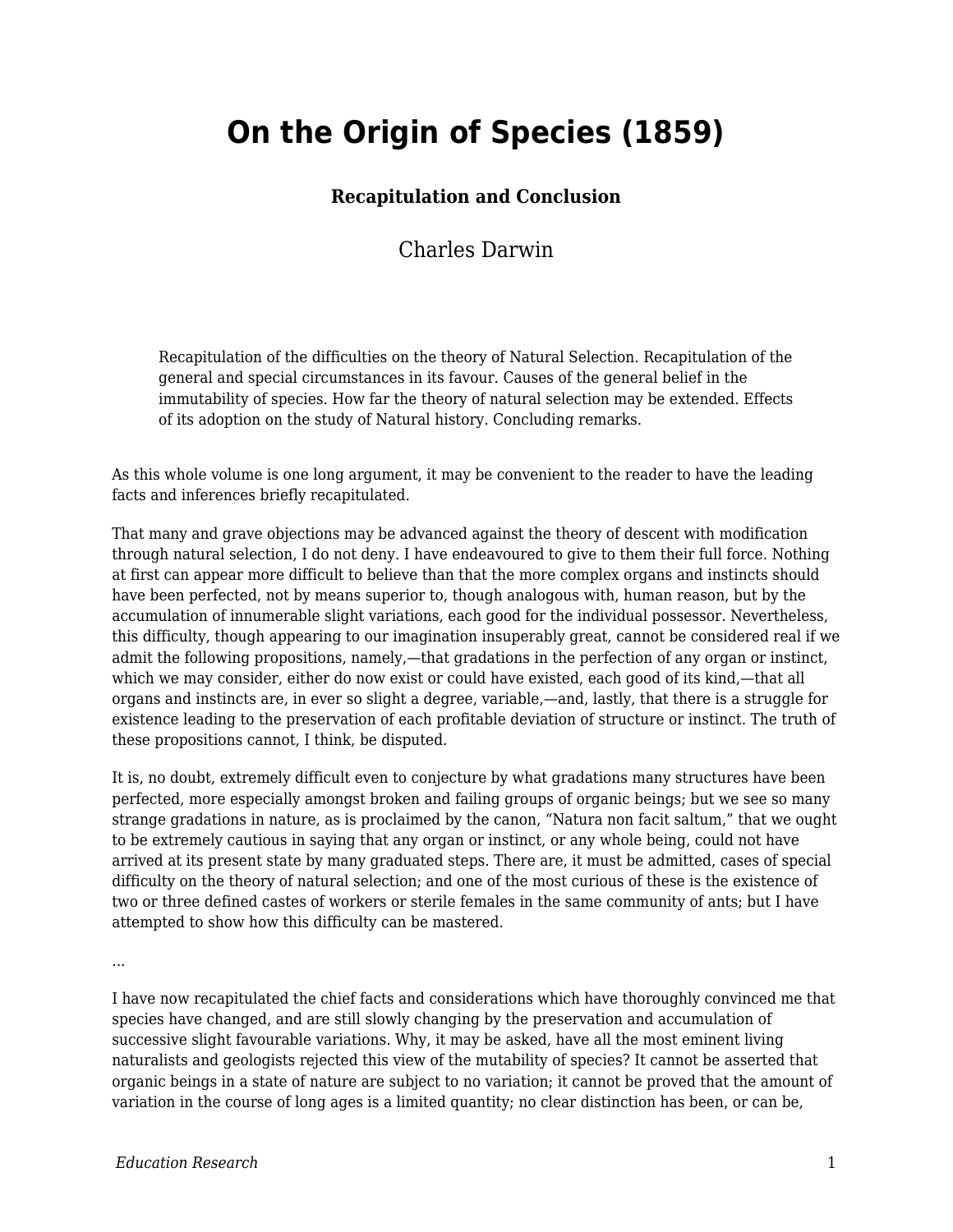drawn between species and well-marked varieties. It cannot be maintained that species when intercrossed are invariably sterile, and varieties invariably fertile; or that sterility is a special endowment and sign of creation. The belief that species were immutable productions was almost unavoidable as long as the history of the world was thought to be of short duration; and now that we have acquired some idea of the lapse of time, we are too apt to assume, without proof, that the geological record is so perfect that it would have afforded us plain evidence of the mutation of species, if they had undergone mutation.

But the chief cause of our natural unwillingness to admit that one species has given birth to other and distinct species, is that we are always slow in admitting any great change of which we do not see the intermediate steps. The difficulty is the same as that felt by so many geologists, when Lyell first insisted that long lines of inland cliffs had been formed, and great valleys excavated, by the slow action of the coast-waves. The mind cannot possibly grasp the full meaning of the term of a hundred million years; it cannot add up and perceive the full effects of many slight variations, accumulated during an almost infinite number of generations.

Although I am fully convinced of the truth of the views given in this volume under the form of an abstract, I by no means expect to convince experienced naturalists whose minds are stocked with a multitude of facts all viewed, during a long course of years, from a point of view directly opposite to mine. It is so easy to hide our ignorance under such expressions as the "plan of creation," "unity of design," etc., and to think that we give an explanation when we only restate a fact. Any one whose disposition leads him to attach more weight to unexplained difficulties than to the explanation of a certain number of facts will certainly reject my theory. A few naturalists, endowed with much flexibility of mind, and who have already begun to doubt on the immutability of species, may be influenced by this volume; but I look with confidence to the future, to young and rising naturalists, who will be able to view both sides of the question with impartiality. Whoever is led to believe that species are mutable will do good service by conscientiously expressing his conviction; for only thus can the load of prejudice by which this subject is overwhelmed be removed.

Several eminent naturalists have of late published their belief that a multitude of reputed species in each genus are not real species; but that other species are real, that is, have been independently created. This seems to me a strange conclusion to arrive at. They admit that a multitude of forms, which till lately they themselves thought were special creations, and which are still thus looked at by the majority of naturalists, and which consequently have every external characteristic feature of true species,—they admit that these have been produced by variation, but they refuse to extend the same view to other and very slightly different forms. Nevertheless they do not pretend that they can define, or even conjecture, which are the created forms of life, and which are those produced by secondary laws. They admit variation as a *vera causa* in one case, they arbitrarily reject it in another, without assigning any distinction in the two cases. The day will come when this will be given as a curious illustration of the blindness of preconceived opinion. These authors seem no more startled at a miraculous act of creation than at an ordinary birth. But do they really believe that at innumerable periods in the earth's history certain elemental atoms have been commanded suddenly to flash into living tissues? Do they believe that at each supposed act of creation one individual or many were produced? Were all the infinitely numerous kinds of animals and plants created as eggs or seed, or as full grown? and in the case of mammals, were they created bearing the false marks of nourishment from the mother's womb? Although naturalists very properly demand a full explanation of every difficulty from those who believe in the mutability of species, on their own side they ignore the whole subject of the first appearance of species in what they consider reverent silence.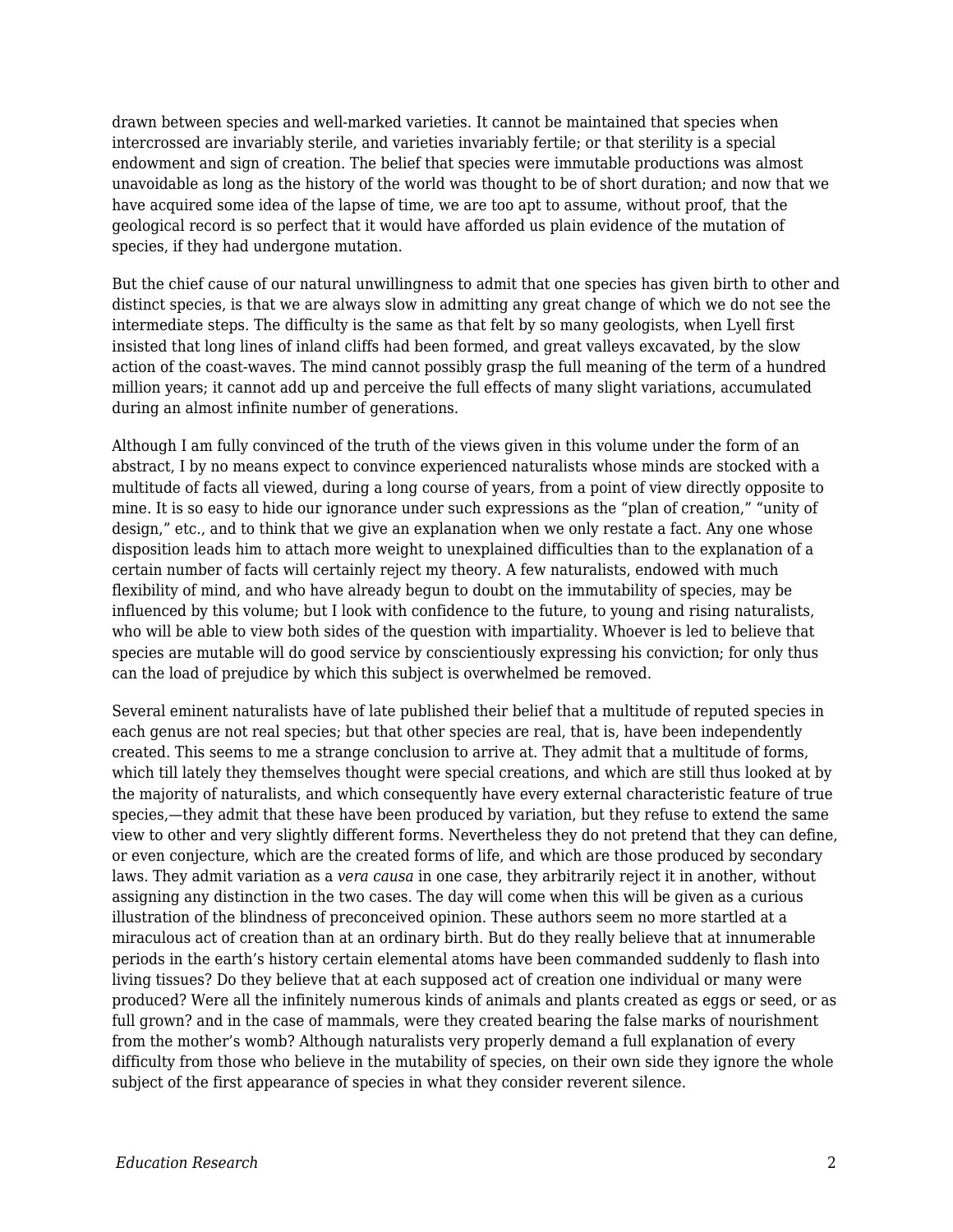It may be asked how far I extend the doctrine of the modification of species. The question is difficult to answer, because the more distinct the forms are which we may consider, by so much the arguments fall away in force. But some arguments of the greatest weight extend very far. All the members of whole classes can be connected together by chains of affinities, and all can be classified on the same principle, in groups subordinate to groups. Fossil remains sometimes tend to fill up very wide intervals between existing orders. Organs in a rudimentary condition plainly show that an early progenitor had the organ in a fully developed state; and this in some instances necessarily implies an enormous amount of modification in the descendants. Throughout whole classes various structures are formed on the same pattern, and at an embryonic age the species closely resemble each other. Therefore I cannot doubt that the theory of descent with modification embraces all the members of the same class. I believe that animals have descended from at most only four or five progenitors, and plants from an equal or lesser number.

Analogy would lead me one step further, namely, to the belief that all animals and plants have descended from some one prototype. But analogy may be a deceitful guide. Nevertheless all living things have much in common, in their chemical composition, their germinal vesicles, their cellular structure, and their laws of growth and reproduction. We see this even in so trifling a circumstance as that the same poison often similarly affects plants and animals; or that the poison secreted by the gall-fly produces monstrous growths on the wild rose or oak-tree. Therefore I should infer from analogy that probably all the organic beings which have ever lived on this earth have descended from some one primordial form, into which life was first breathed.

When the views entertained in this volume on the origin of species, or when analogous views are generally admitted, we can dimly foresee that there will be a considerable revolution in natural history. Systematists will be able to pursue their labours as at present; but they will not be incessantly haunted by the shadowy doubt whether this or that form be in essence a species. This I feel sure, and I speak after experience, will be no slight relief. The endless disputes whether or not some fifty species of British brambles are true species will cease. Systematists will have only to decide (not that this will be easy) whether any form be sufficiently constant and distinct from other forms, to be capable of definition; and if definable, whether the differences be sufficiently important to deserve a specific name. This latter point will become a far more essential consideration than it is at present; for differences, however slight, between any two forms, if not blended by intermediate gradations, are looked at by most naturalists as sufficient to raise both forms to the rank of species. Hereafter we shall be compelled to acknowledge that the only distinction between species and wellmarked varieties is, that the latter are known, or believed, to be connected at the present day by intermediate gradations, whereas species were formerly thus connected. Hence, without quite rejecting the consideration of the present existence of intermediate gradations between any two forms, we shall be led to weigh more carefully and to value higher the actual amount of difference between them. It is quite possible that forms now generally acknowledged to be merely varieties may hereafter be thought worthy of specific names, as with the primrose and cowslip; and in this case scientific and common language will come into accordance. In short, we shall have to treat species in the same manner as those naturalists treat genera, who admit that genera are merely artificial combinations made for convenience. This may not be a cheering prospect; but we shall at least be freed from the vain search for the undiscovered and undiscoverable essence of the term species.

The other and more general departments of natural history will rise greatly in interest. The terms used by naturalists of affinity, relationship, community of type, paternity, morphology, adaptive characters, rudimentary and aborted organs, etc., will cease to be metaphorical, and will have a plain signification. When we no longer look at an organic being as a savage looks at a ship, as at something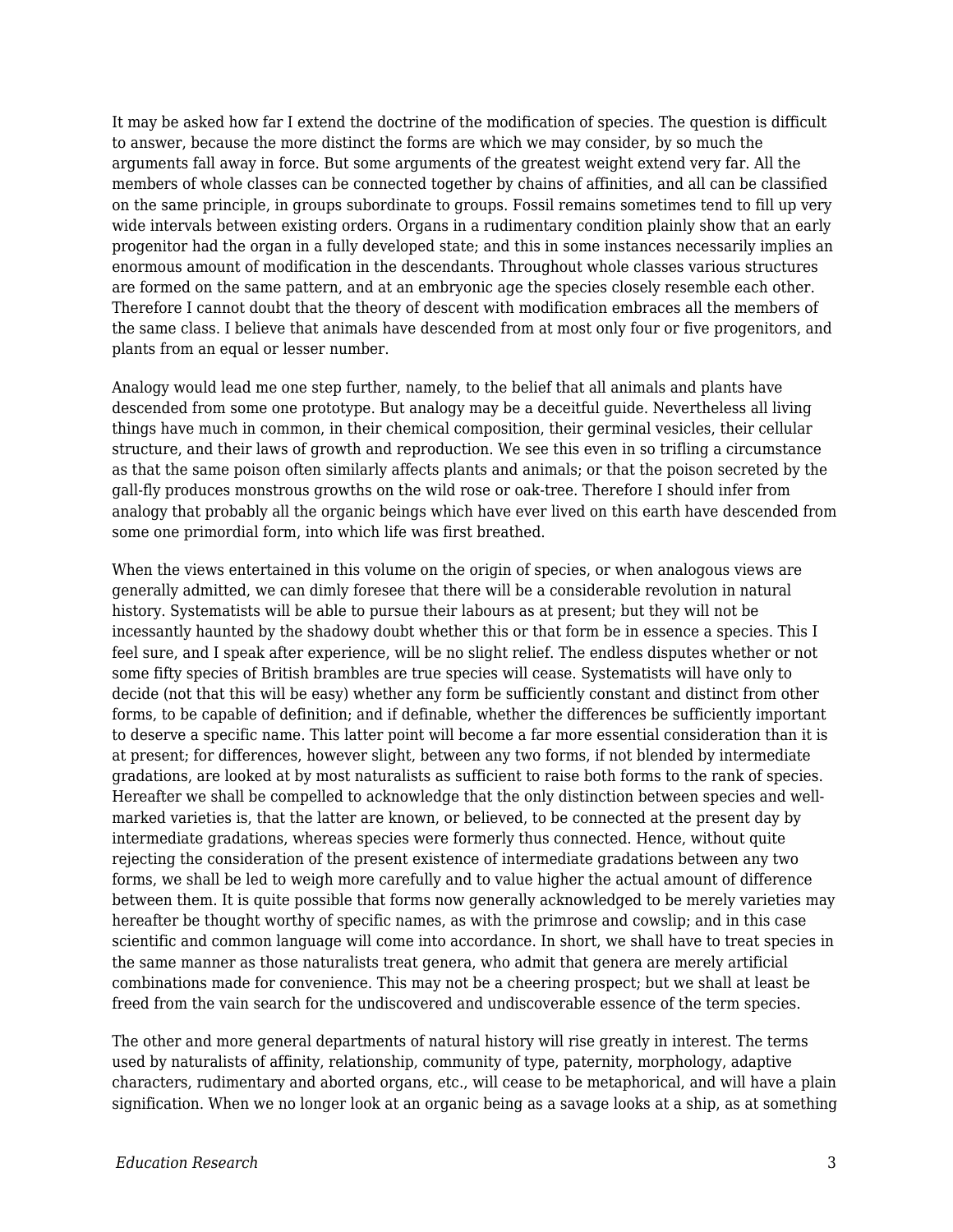wholly beyond his comprehension; when we regard every production of nature as one which has had a history; when we contemplate every complex structure and instinct as the summing up of many contrivances, each useful to the possessor, nearly in the same way as when we look at any great mechanical invention as the summing up of the labour, the experience, the reason, and even the blunders of numerous workmen; when we thus view each organic being, how far more interesting, I speak from experience, will the study of natural history become!

A grand and almost untrodden field of inquiry will be opened, on the causes and laws of variation, on correlation of growth, on the effects of use and disuse, on the direct action of external conditions, and so forth. The study of domestic productions will rise immensely in value. A new variety raised by man will be a far more important and interesting subject for study than one more species added to the infinitude of already recorded species. Our classifications will come to be, as far as they can be so made, genealogies; and will then truly give what may be called the plan of creation. The rules for classifying will no doubt become simpler when we have a definite object in view. We possess no pedigrees or armorial bearings; and we have to discover and trace the many diverging lines of descent in our natural genealogies, by characters of any kind which have long been inherited. Rudimentary organs will speak infallibly with respect to the nature of long-lost structures. Species and groups of species, which are called aberrant, and which may fancifully be called living fossils, will aid us in forming a picture of the ancient forms of life. Embryology will reveal to us the structure, in some degree obscured, of the prototypes of each great class.

When we can feel assured that all the individuals of the same species, and all the closely allied species of most genera, have within a not very remote period descended from one parent, and have migrated from some one birthplace; and when we better know the many means of migration, then, by the light which geology now throws, and will continue to throw, on former changes of climate and of the level of the land, we shall surely be enabled to trace in an admirable manner the former migrations of the inhabitants of the whole world. Even at present, by comparing the differences of the inhabitants of the sea on the opposite sides of a continent, and the nature of the various inhabitants of that continent in relation to their apparent means of immigration, some light can be thrown on ancient geography.

The noble science of Geology loses glory from the extreme imperfection of the record. The crust of the earth with its embedded remains must not be looked at as a well-filled museum, but as a poor collection made at hazard and at rare intervals. The accumulation of each great fossiliferous formation will be recognised as having depended on an unusual concurrence of circumstances, and the blank intervals between the successive stages as having been of vast duration. But we shall be able to gauge with some security the duration of these intervals by a comparison of the preceding and succeeding organic forms. We must be cautious in attempting to correlate as strictly contemporaneous two formations, which include few identical species, by the general succession of their forms of life. As species are produced and exterminated by slowly acting and still existing causes, and not by miraculous acts of creation and by catastrophes; and as the most important of all causes of organic change is one which is almost independent of altered and perhaps suddenly altered physical conditions, namely, the mutual relation of organism to organism,—the improvement of one being entailing the improvement or the extermination of others; it follows, that the amount of organic change in the fossils of consecutive formations probably serves as a fair measure of the lapse of actual time. A number of species, however, keeping in a body might remain for a long period unchanged, whilst within this same period, several of these species, by migrating into new countries and coming into competition with foreign associates, might become modified; so that we must not overrate the accuracy of organic change as a measure of time. During early periods of the earth's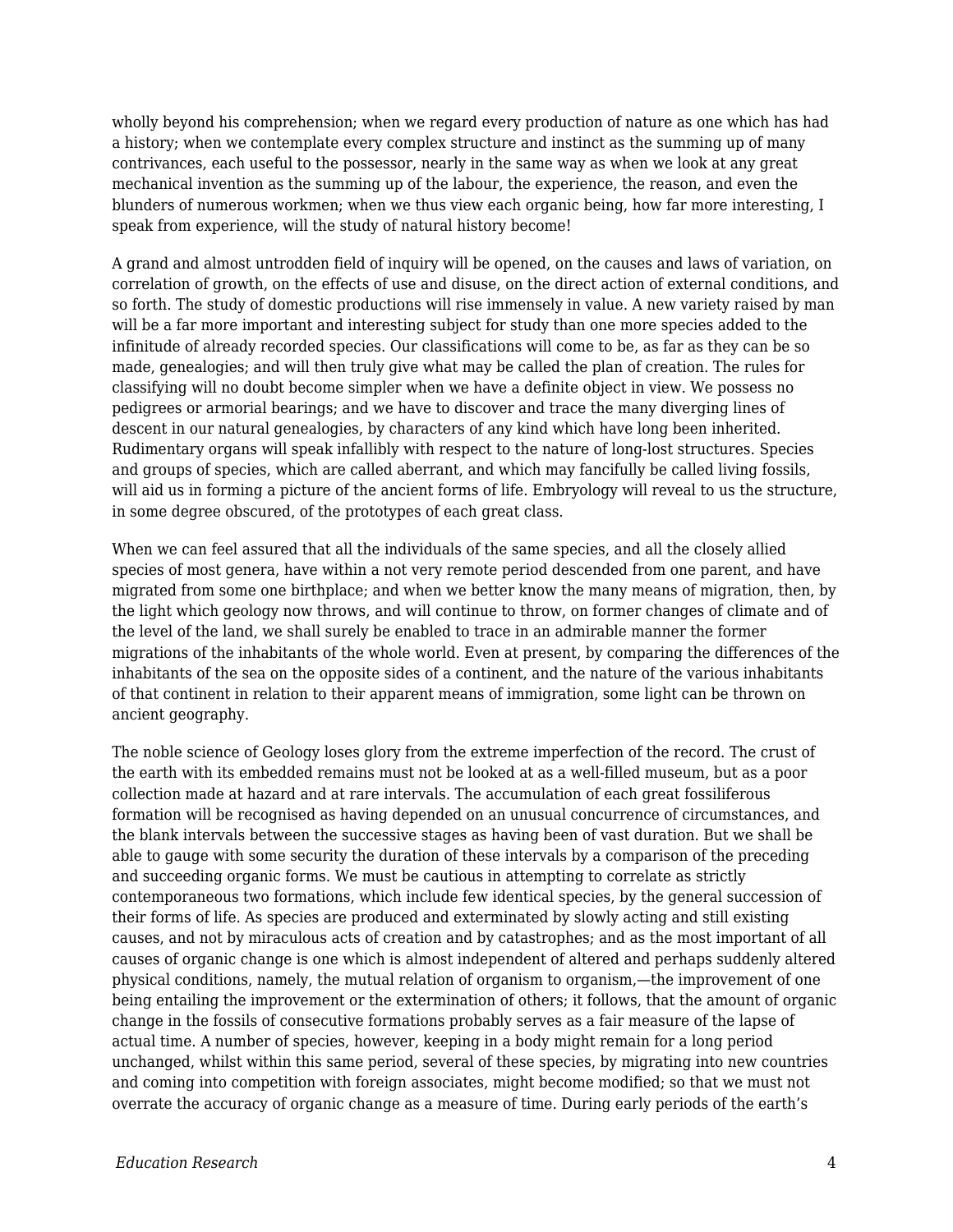history, when the forms of life were probably fewer and simpler, the rate of change was probably slower; and at the first dawn of life, when very few forms of the simplest structure existed, the rate of change may have been slow in an extreme degree. The whole history of the world, as at present known, although of a length quite incomprehensible by us, will hereafter be recognised as a mere fragment of time, compared with the ages which have elapsed since the first creature, the progenitor of innumerable extinct and living descendants, was created.

In the distant future I see open fields for far more important researches. Psychology will be based on a new foundation, that of the necessary acquirement of each mental power and capacity by gradation. Light will be thrown on the origin of man and his history.

Authors of the highest eminence seem to be fully satisfied with the view that each species has been independently created. To my mind it accords better with what we know of the laws impressed on matter by the Creator, that the production and extinction of the past and present inhabitants of the world should have been due to secondary causes, like those determining the birth and death of the individual. When I view all beings not as special creations, but as the lineal descendants of some few beings which lived long before the first bed of the Silurian system was deposited, they seem to me to become ennobled. Judging from the past, we may safely infer that not one living species will transmit its unaltered likeness to a distant futurity. And of the species now living very few will transmit progeny of any kind to a far distant futurity; for the manner in which all organic beings are grouped, shows that the greater number of species of each genus, and all the species of many genera, have left no descendants, but have become utterly extinct. We can so far take a prophetic glance into futurity as to foretel that it will be the common and widely-spread species, belonging to the larger and dominant groups, which will ultimately prevail and procreate new and dominant species. As all the living forms of life are the lineal descendants of those which lived long before the Silurian epoch, we may feel certain that the ordinary succession by generation has never once been broken, and that no cataclysm has desolated the whole world. Hence we may look with some confidence to a secure future of equally inappreciable length. And as natural selection works solely by and for the good of each being, all corporeal and mental endowments will tend to progress towards perfection.

It is interesting to contemplate an entangled bank, clothed with many plants of many kinds, with birds singing on the bushes, with various insects flitting about, and with worms crawling through the damp earth, and to reflect that these elaborately constructed forms, so different from each other, and dependent on each other in so complex a manner, have all been produced by laws acting around us. These laws, taken in the largest sense, being Growth with Reproduction; Inheritance which is almost implied by reproduction; Variability from the indirect and direct action of the external conditions of life, and from use and disuse; a Ratio of Increase so high as to lead to a Struggle for Life, and as a consequence to Natural Selection, entailing Divergence of Character and the Extinction of lessimproved forms. Thus, from the war of nature, from famine and death, the most exalted object which we are capable of conceiving, namely, the production of the higher animals, directly follows. There is grandeur in this view of life, with its several powers, having been originally breathed into a few forms or into one; and that, whilst this planet has gone cycling on according to the fixed law of gravity, from so simple a beginning endless forms most beautiful and most wonderful have been, and are being, evolved.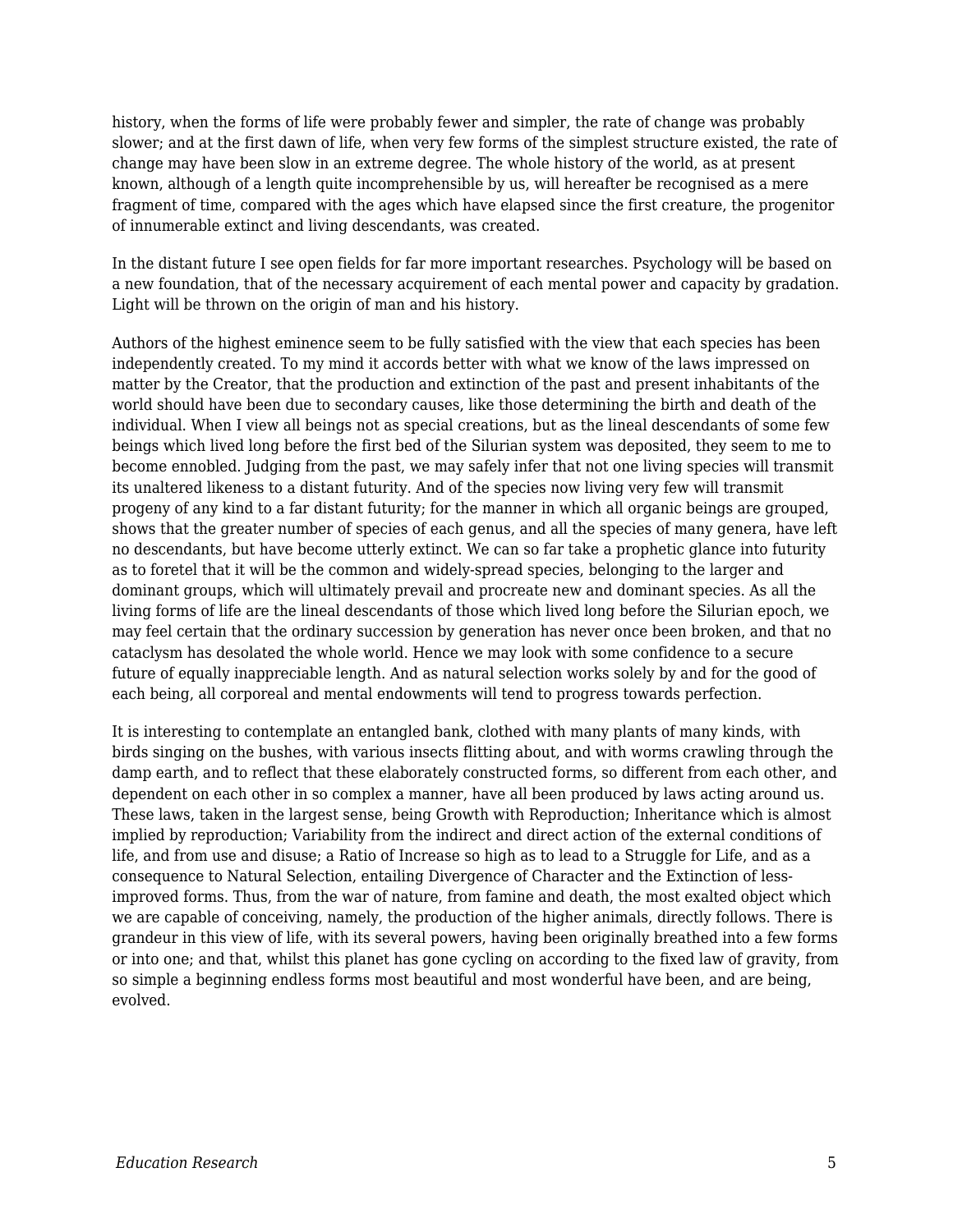## **Learning Check**

According to Darwin, when a new scientific theory like his is proposed, how is it treated by other scientists?

- a. Scientists evaluate a new theory based on its strengths and its ability to answer unanswered questions.
- b. Scientists hold the new theory to a higher standard of evidence than current, accepted theories, demanding that it answer more questions than the current theory it replaces.

What might prevent scientists from accepting a new theory?

- a. Incongruities between the new theory and the human mind (such as the inability to fathom the scale or size of the factors involved).
- b. Confirmatory evidence for the previous theory.
- c. Disconfirmatory evidence for the previous theory.
- d. Missing or incomplete evidence for the new theory.

What other benefits does Darwin ascribe to his new theory?

- a. It provides a more beautiful or noble view of nature.
- b. It makes work easier for those working in the field.
- c. It is not capable of being disproven by disconfirming evidence.
- d. It opens new areas of inquiry.
- e. It enables scientists to be fully-realized atheists.
- f. It answers questions that scientists have struggled with under the current theory.